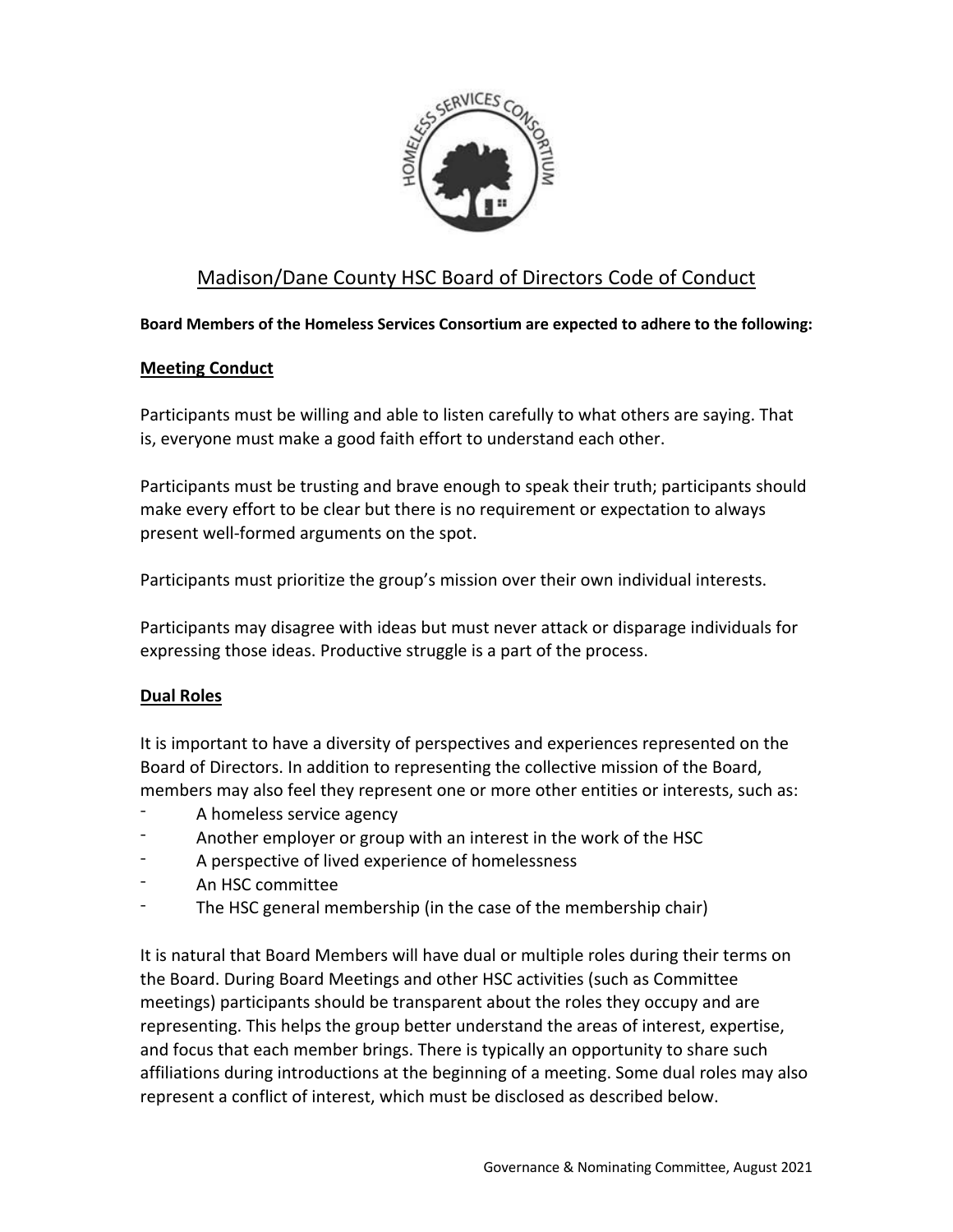## **Conflicts of Interest**

At all times, the best interest of the CoC should influence the decisions made by Board Members. Personal relationships should not result in special considerations, including bias, nepotism or favoritism that influences the performance of their official duties in a manner contrary to the interest of the broader CoC.

Annually, Board members will update a Disclosure of Conflict of Interests form.

Board Members who have affiliations with agencies or have immediate family members with affiliations with agencies (employment, financial support over \$2000 annually, receiving services, board member, currently engaging in a grievance process, etc.) will recuse themselves from discussion and votes that impact said agency.

#### **Public Statements**

A Board member may not act in an official capacity or communicate publicly on behalf of the HSC unless they are specifically designated to do so by the HSC Board. If a Board member is designated to communicate on behalf of the HSC, their communications must be limited to the content and scope authorized by the Board. Except where specifically designated, a Board member communicating to the HSC membership or in any other public forum must clearly identify their statements as personal opinions, and indicate that they are not speaking on behalf of the HSC Board of Directors or expressing views or positions of the HSC.

All requests for communication, including but not limited to requests for public comment, petition signatures, political advocacy, and letters of support, are to be submitted to the Executive Committee of the HSC Board of Directors. Such requests will be responded to as follows:

If the request is for a letter of support needed for a funding opportunity *and* the deadline for the request falls before the next regularly scheduled meeting of the Board, the Executive Committee may respond. Any such requests and their responses will be reported to the full Board at the next Board meeting.

All other requests are to be reviewed by the full Board at a Board meeting and a response approved by consensus.

If the deadline for the request does not allow for review by the full Board at a regularly scheduled Board meeting, the Executive Committee may inform the requesting entity that the request cannot be fulfilled and if so, will report this to the Board at the next Board meeting. If they deem it appropriate, the Executive Committee may instead call a special Board meeting to review the request.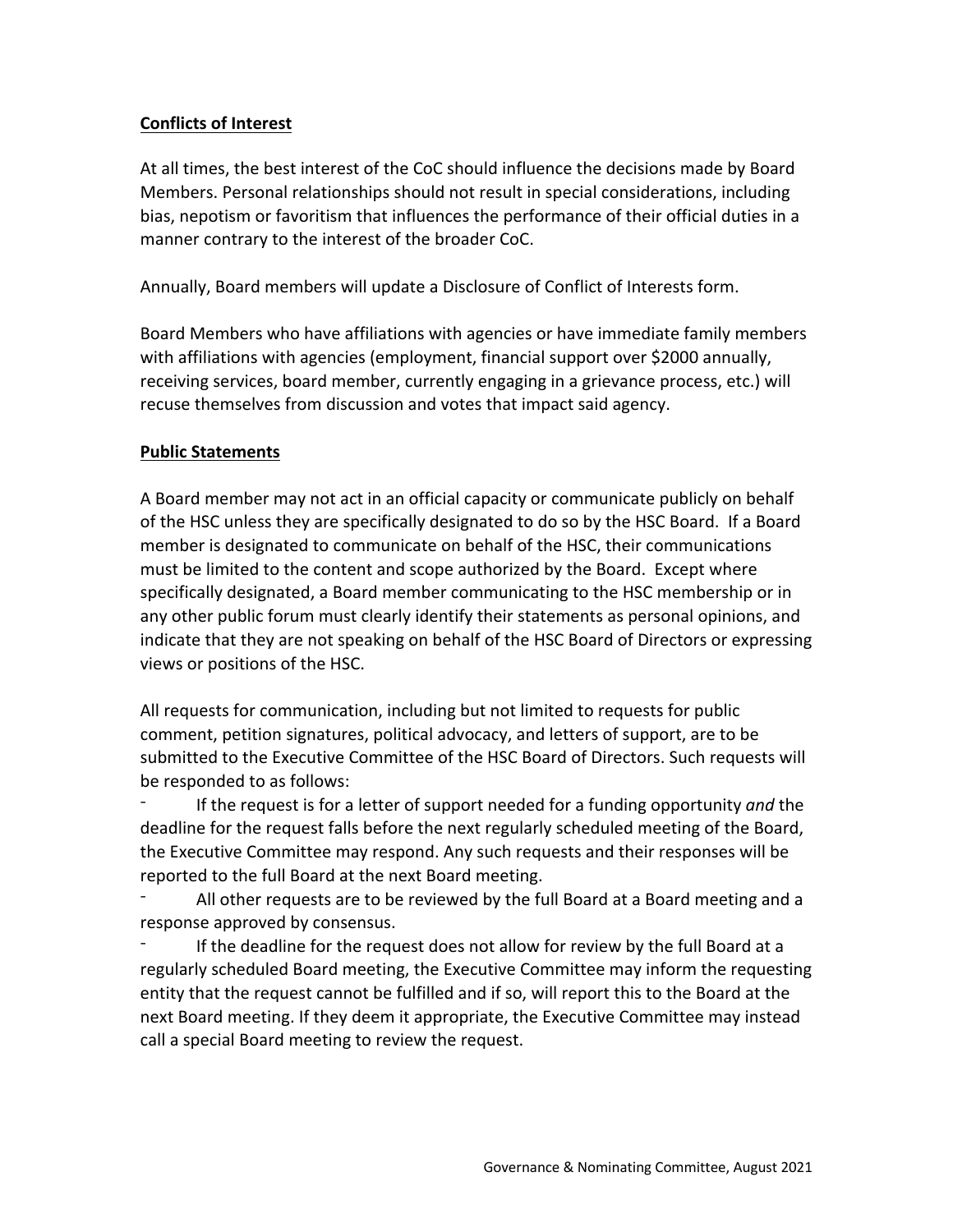## **Time Commitment and Participation Requirements**

Board Members will attend monthly board meetings and contact the President if unable to attend, in order to establish quorum. Board members will be terminated automatically for four (4) absences within a calendar year. In extreme circumstances, a Board member may appeal automatic termination due to absence by submitting a written appeal to the Executive Committee of the Board.

Board Members will select a Board-approved HSC Committee at the beginning of their term and commit to attending that committee during the course of their Board term. Board members may switch the HSC Committee they attend if needed to balance Board representation or to accommodate scheduling issues.

Board Members will come prepared to every Board Meeting by reading documents and materials provided in advance.

Board Members will stay informed about activities of the HSC and will ask questions or request information needed to fulfill their responsibilities.

Board Members will participate in and take responsibility for making decisions on issues, policies, and other Board matters.

Board Members will take fiduciary responsibilities to the consortium seriously, staying informed and contributing to wise decisions for the well being of the consortium.

Commitment to the Board of Directors will typically involve 4-5 hours each month.

#### **Non-Discrimination and Sexual Harassment Policy**

Board Members shall not discriminate on the basis of race, color, national origin/ancestry, religion, sex, age, family/familial status, disability/handicap, actual or perceived sexual orientation, lawful source of income, gender identity, marital status, domestic abuse/sexual assault/stalking victims, military discharge status, physical appearance, political beliefs, student status, domestic partnership, tenant union association, genetic identity, citizenship status, Section 8 housing voucher participant, non-religion, homelessness, or membership in any other protected class.

Board Members will maintain an environment that is free from sexual harassment. Sexual harassment is unwelcome sexual advances, requests for sexual favors, and other verbal or physical conduct of a sexual nature that tends to create a hostile or offensive environment.